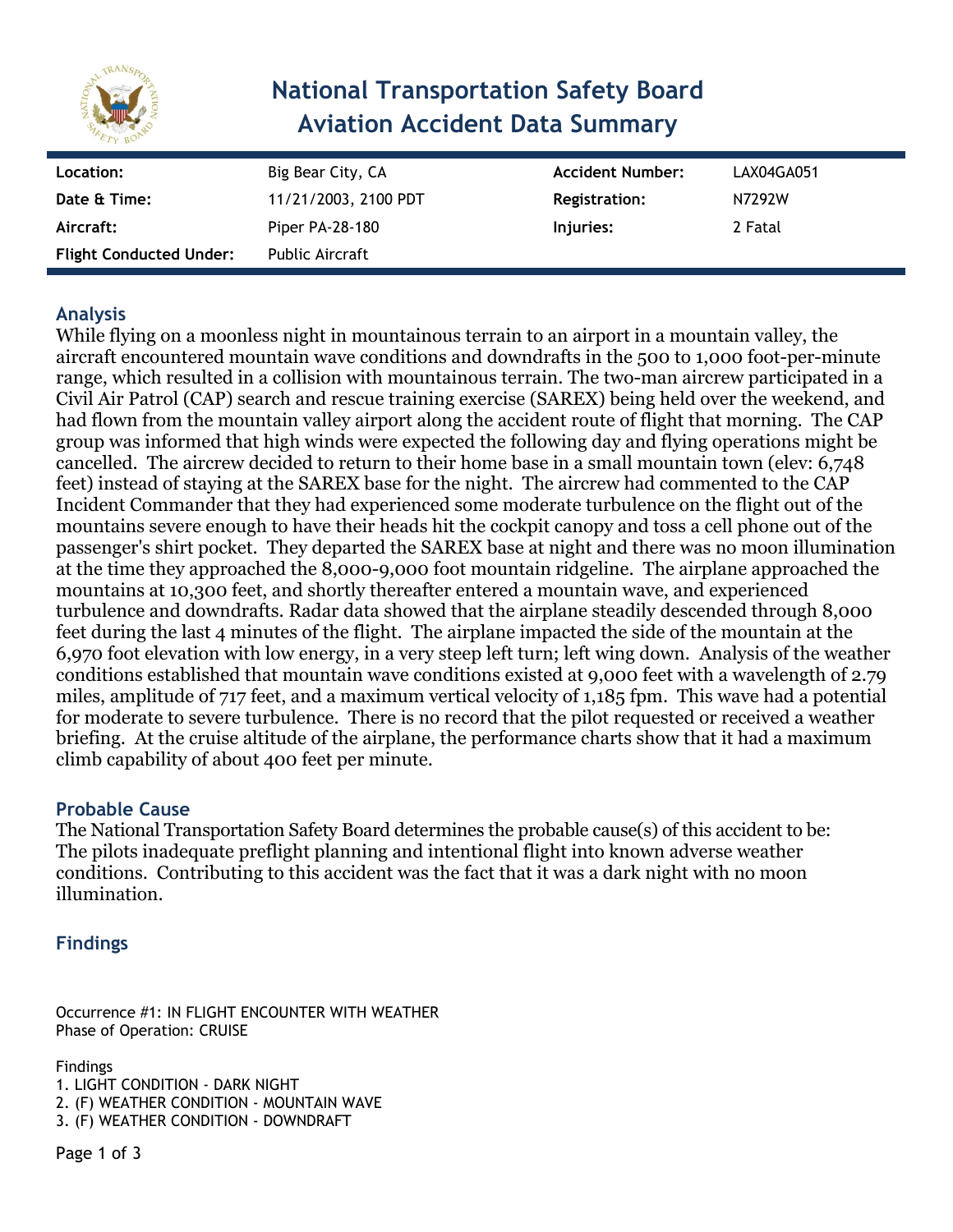4. (C) PREFLIGHT PLANNING/PREPARATION - INADEQUATE - PILOT IN COMMAND 5. (C) FLIGHT INTO KNOWN ADVERSE WEATHER - PERFORMED - PILOT IN COMMAND 6. DESCENT - ENCOUNTERED ----------

Occurrence #2: IN FLIGHT COLLISION WITH TERRAIN/WATER Phase of Operation: MANEUVERING - TURN TO REVERSE DIRECTION

Findings

- 7. AIRCRAFT PERFORMANCE,CLIMB CAPABILITY EXCEEDED
- 8. CLEARANCE NOT MAINTAINED PILOT IN COMMAND
- 9. TERRAIN CONDITION MOUNTAINOUS/HILLY

#### **Pilot Information**

| Certificate:                     | Flight Instructor; Commercial                                                                         | Age:                  | 68                                                                    |
|----------------------------------|-------------------------------------------------------------------------------------------------------|-----------------------|-----------------------------------------------------------------------|
| Airplane Rating(s):              | Multi-engine Land; Single-engine Land                                                                 | Instrument Rating(s): | Airplane                                                              |
| <b>Other Aircraft Rating(s):</b> |                                                                                                       | Instructor Rating(s): | Airplane Multi-engine; Airplane<br>Single-engine; Instrument Airplane |
| <b>Flight Time:</b>              | 2640 hours (Total, all aircraft), 102 hours (Total, this make and model), 11 hours (Last 90 days, all |                       |                                                                       |

# aircraft), 0 hours (Last 30 days, all aircraft), 1 hours (Last 24 hours, all aircraft)

#### **Other Flight Crew Information**

| Certificate:                     | Age:                  |
|----------------------------------|-----------------------|
| Airplane Rating(s):              | Instrument Rating(s): |
| <b>Other Aircraft Rating(s):</b> | Instructor Rating(s): |
| <b>Flight Time:</b>              |                       |

#### **Aircraft and Owner/Operator Information**

| Aircraft Make:                           | Piper                                                                            | Registration:               | N7292W          |
|------------------------------------------|----------------------------------------------------------------------------------|-----------------------------|-----------------|
| Model/Series:                            | PA-28-180                                                                        | Engines:                    | 1 Reciprocating |
| Operator:                                | <b>CIVIL AIR PATROL</b>                                                          | <b>Engine Manufacturer:</b> | Lycoming        |
| <b>Operating Certificate(s)</b><br>Held: | None                                                                             | <b>Engine Model/Series:</b> | O-360-A36A      |
| Filiada Cara de academicidade aos c      | $\mathbf{D}$ and $\mathbf{D}$ and $\mathbf{D}$ and $\mathbf{D}$ and $\mathbf{D}$ |                             |                 |

**Flight Conducted Under:** Public Aircraft

#### **Meteorological Information and Flight Plan**

| <b>Conditions at Accident Site:</b>     | <b>Visual Conditions</b> | <b>Condition of Light:</b>                            | Night/Dark                   |
|-----------------------------------------|--------------------------|-------------------------------------------------------|------------------------------|
| <b>Observation Facility, Elevation:</b> | L35, 6748 ft msl         | <b>Weather Information Source:</b>                    | Weather Observation Facility |
| Lowest Ceiling:                         | None                     | Wind Speed/Gusts, Direction: 3 knots / 12 knots, 180° |                              |
| Temperature:                            | $3^{\circ}$ C            | Visibility                                            | 10 Miles                     |
| <b>Precipitation and Obscuration:</b>   |                          |                                                       |                              |
| <b>Departure Point:</b>                 | Palm Springs, CA (PSP)   | Big Bear City, CA (L35)<br>Destination:               |                              |